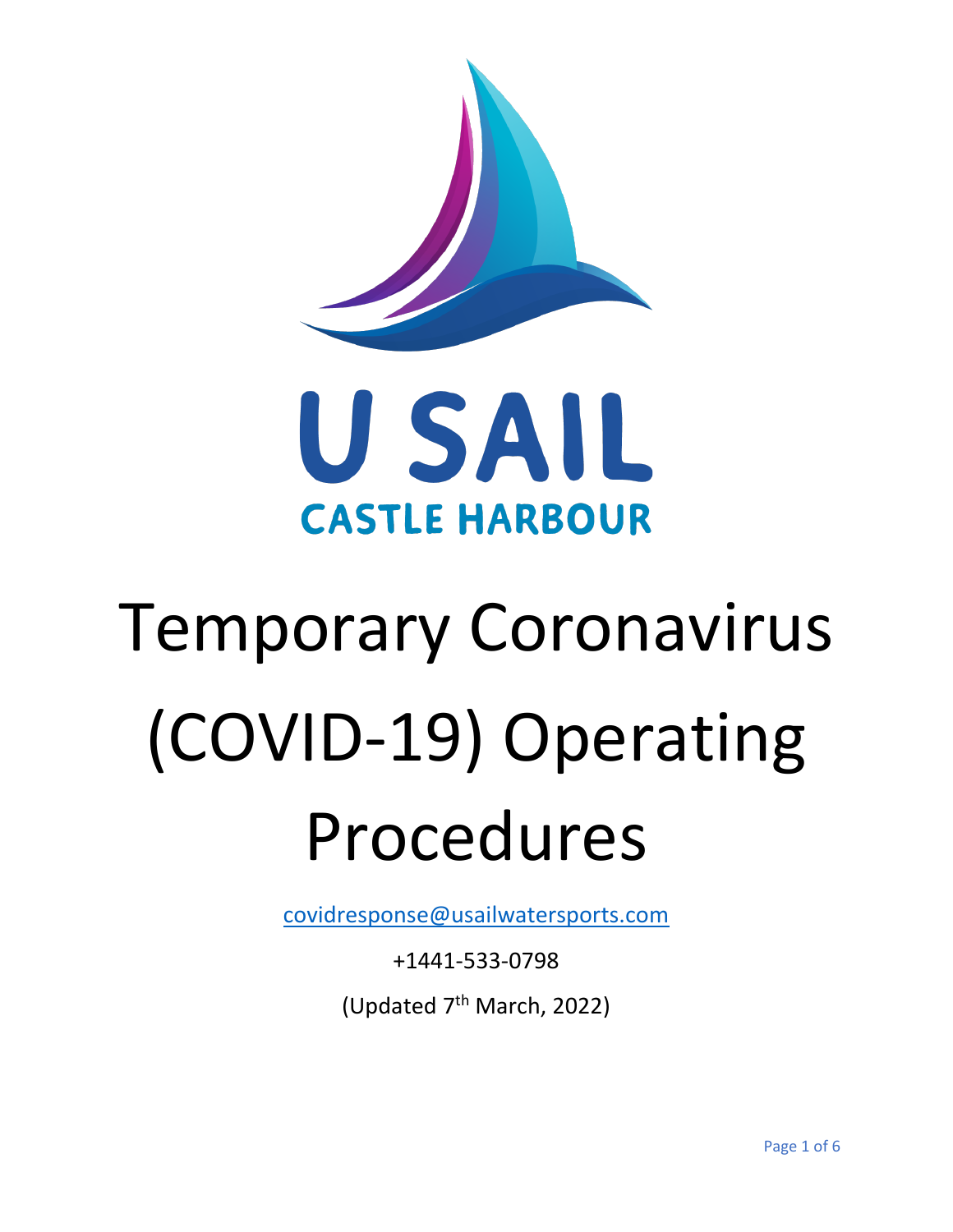Please Note that this coronavirus operating procedure is specific to the coronavirus pandemic. The standard operating procedures and other supporting procedure documents still apply.

All Staff shall sign and agree to these coronavirus operating procedures in conjunction to the standard operating procedures and all other supporting documents.

## **Arrival to the Centre:**

Any participant including **someone** in the **same household** with coronavirus symptoms (as detailed on the next page) will be **refused entry to the centre**.

All customers (Over 2 years old) and staff must always have a face mask on properly over their mouth and nose when indoors. **Failure to adhere to these rules will result in being refused entry.**

# For Non-Immunized (Not had 2 doses of covid-19 vaccine + 2 weeks) Persons Recently Travelled:

All customers or staff who have recently arrived from overseas must quarantine at home or in a managed quarantine facility and only be allowed to enter the centre including kids of nonvaccinated parents until their **day-10 negative supervised antigen test**. </p>

Kids under 18 who are non-immunized, who have travelled with fully vaccinated parent travelers will be allowed to enter on the same rules as immunized travelers for all activities immediate **after travel** *except* **kids' activity week camps**. </p>

<p>All kids under 18 who are non-immunized wanting to do a **5-day activity week camps**, must test **negative** on a Sunday evening lateral flow test and Wednesday evening lateral flow test. The result must be emailed before coming arriving on Monday or arriving on Wednesday.

# For Immunized (Had 2 doses of covid-19 vaccine + 2 weeks) Persons Recently Travelled:

**Immunized customers or staff** can immediately enter the centre after arriving in Bermuda.

If you have any of the following symptoms; fever (above 100.4 °F (38°C) ), tiredness, and dry cough then we shall advise you based on government guidelines to stay at home and selfisolate. If you are self-quarantining/isolating, you must **not enter the centre.** Please see our 'Coronavirus- Covid 19 section under our terms and conditions' where you will be able to receive a credit for future booking if a session cannot take place.

Every household will need to complete our coronavirus (covid-19) health declaration at maximum 2 days prior/before entering the centre at centre reception, which will either be emailed to complete digitally, completed on iPad at the centre and/or is also available on our website under 'policies & waivers'. This must be 'preferably' completed on your own device, prior to arrival at the centre.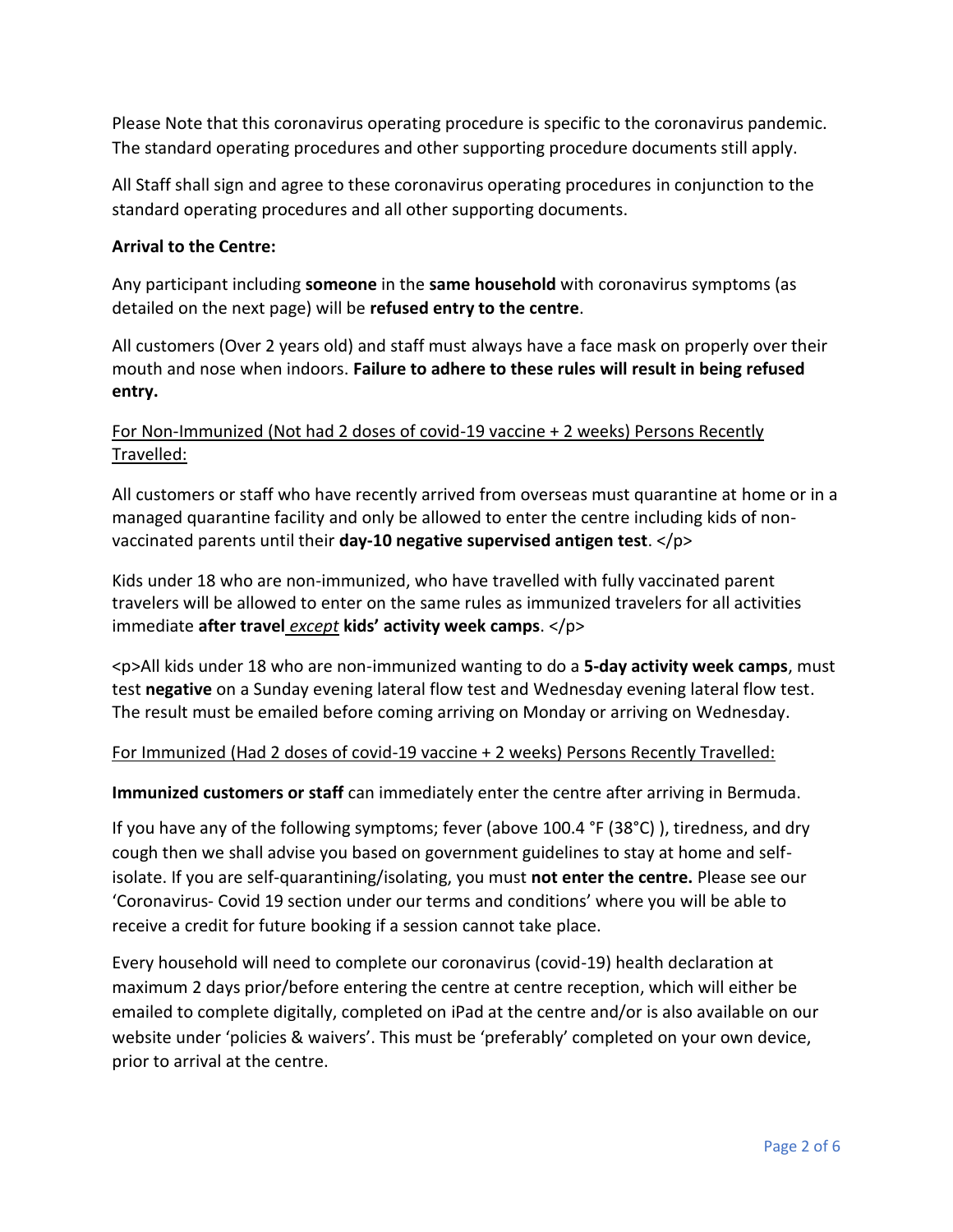Only Kids on activity weeks (camps) will have their temperature taken on arrival of the centre each day and asked about their current health condition. </p>

All Participants on full 5-day kids camps will be supplied with 2 Lateral Flow Tests, these are included free of charge. Parents must use them to test on Sunday Evening before Monday and Wednesday Night before Thursday. Please email a photo of the result with an ID of participant in the photo and indicate who it is for in the subject bar to covidresponse@usailwatersports.com .

All Staff will test twice weekly using self-lateral flow test kits provided by the company. They will be trained in the symptoms of covid-19 and any staff member who displays symptoms must self-isolate at home away from the workplace until symptoms go away which is followed with a lateral flow test kit. This is dependent on the Department of Health case management team.

All staff must test using a self-lateral flow test on sunday evening before starting activity week and again on Wednesday evening. This will be provided by us.

All Instructors are vaccinated with a minimum of 2 doses and must self-isolate for 7 days and on day 7 can test to release with a supervised lateral flow test to end quarantine from a positive test result or close contact.

All staff who have a booster 3rd dose are not required to quarantine from a close contact providing NOT displaying any symptoms and daily self-lateral flow tests are carried out.

All instructors must be immunized with at least 2 doses of an acceptable covid vaccine.

Any non-immunized non instructor staff must take a LFT three times a week on Monday morning, Wednesday morning and Friday morning.

# **Arriving at the Reception**

- All attendees shall enter the office in small groups.
- Mask should be worn indoors at all times.
- Staff must also adhere to social distancing protocol with colleagues, guests and other businesses using the same facility (Kinezumi Watersports).

## **Covid-19 Suspected Case**

- Should a customer develop symptoms of coronavirus during their course at the centre, they must be isolated as soon as possible away from others with a distance of at least 2 m.
- A Lateral flow test must be taken as soon as practical and if positive, go home and isolate for 7 days and vaccinated can test using a lateral flow test on day 5 and if negative and showing no symptoms, they can return to work.
- Duty Manager, SI on site or base contact depending on who is ashore is to **IMMEDIATELY CALL** Tucker's Point Security Team Extension (4090) and if necessary, call the Epidemiology and Surveillance Unit in the ministry of health to inform them of this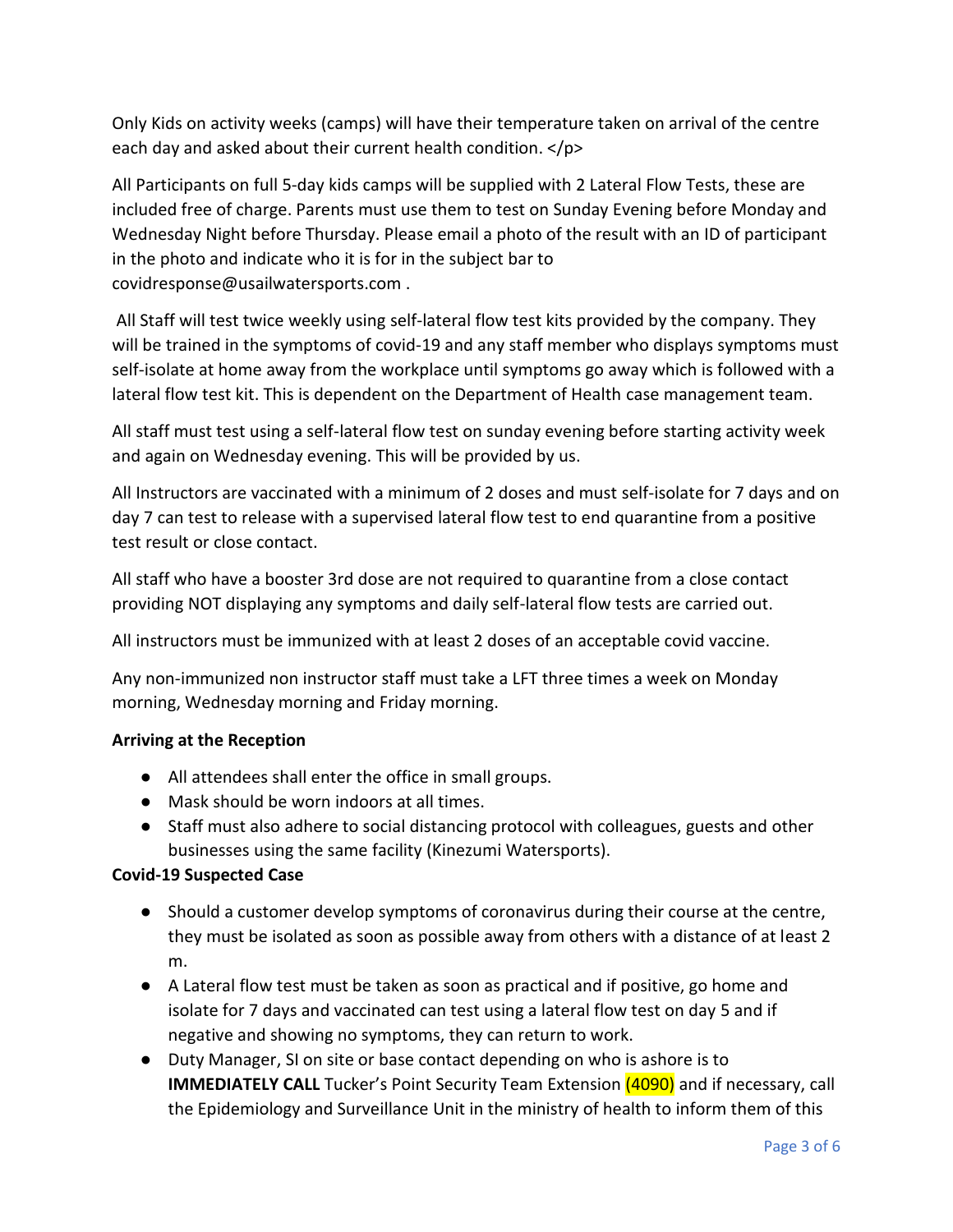suspected case. (Epidemiology and Surveillance Unit- Telephone- (441) 278-4900) (Ministry of Health- Telephone- (441) 278-4900)

● All items that they have or were likely to touch, must be disinfected before any customer can use any equipment. Please refer to the Bermuda Government Cleaning and Disinfecting Policy with a known or suspected case of covid-19.

## **U Sail Castle Harbour Covid-19 Response Team**

Thomas Penruddocke - Operations Director- +1441-517-2338

Charles Penruddocke – PR/Strategy Director- +1441-535-0720

Moriah Wheddon - Chief Instructor- +1441-705-7459

Maja Penruddocke- Finance Director- +1441-536-8011

The U Sail Castle Harbour Covid-19 Response Team can be reached by sending an email to

#### [covidresponse@usailwatersports.com](mailto:covidresponse@usailwatersports.com)

- Any staff member who came into close contact should be tested at the earliest opportunity.
	- $\circ$  Vaccinated with only 2 doses: Quarantine for 7 days and test out on day 5 with antigen test and if negative, end quarantine
	- $\circ$  If vaccinated with booster 3<sup>rd</sup> dose: Test each day for 7 days with lateral flow test kit and continue working providing negative
	- $\circ$  Non Vaccinated shall quarantine for 10 days. Test on day 5 and day 10 to end quarantine.

#### **Training**

- All staff will be trained on these covid-19 procedures, which they will sign to agree to them.
- All staff must watch the mandatory training course video 'Infection Prevention and Control Training Revised 43-minute video'.
- All Staff training to be documented on the U Sail Watersports Staff training forms.

#### **Handwashing**

- All participants will sanitizer on arrival.
- Regular hand washing or hand sanitizing will be encouraged by the instructors throughout the day.

#### **Personal Safety Equipment**

● Staff to wear face coverings at all times indoors.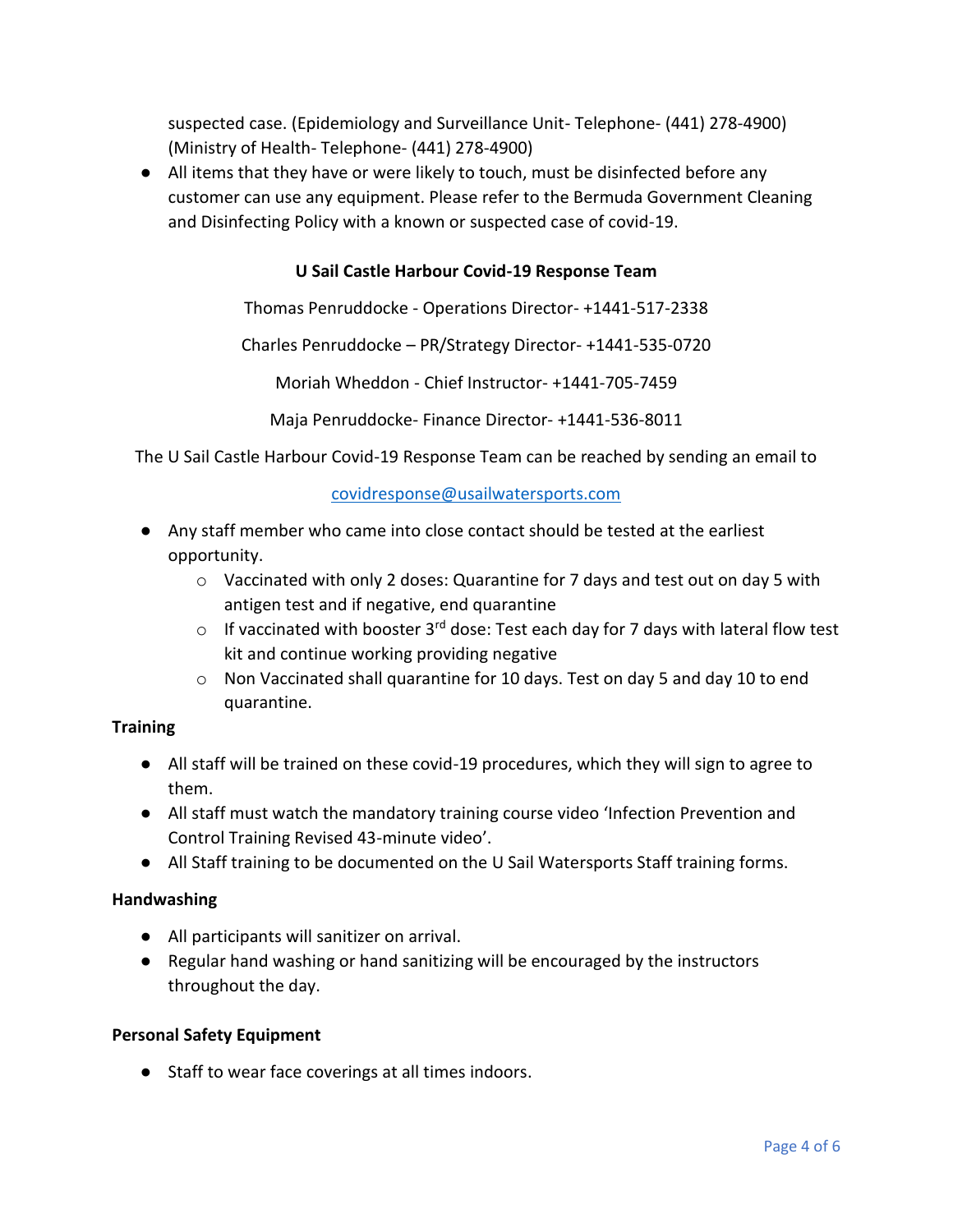## **Tuition**

- Instructor In Boat Tuition will be **allowed open to all.** It is **strongly recommended that you are vaccinated or hold a negative test.** Maximum of 2 students to 1 instructor is recommended.
	- $\circ$  Masks while sailing double handers do not need to be worn. Maintain at least 0.5m and avoid direct face to face contract where possible.
		- 420 double handers in boat tuition
		- 29er performance joyrides
- Mixed Household Double hander sailing is **permitted**. It is strongly recommended to be vaccinated of at least 2 doses or test negative before sailing.

## **Briefing/ Debriefing**

● All briefings and debriefings with students will take place outside under the physical distancing and optional outdoor face coverings.

## **Lunch/Breaks**

- Eat lunch outside
- Students will be split into groups based on their activity.

## **Cleaning**

All daily cleaning to be done in accordance with the departments of health cleaning and disinfecting without known or suspected covid-19 case protocol.

- o **General Hygiene:** Fresh water and soap, and/or hand sanitiser provided for customers and staff members which should be used frequently.
- o **Use of Centre's Personal Equipment by students:** Where students use Centre's buoyancy aids, they must be washed with disinfectant after every use.
- o **Equipment (Boards/Boats/Safety boats)**: At the end of each day **only where a covid case is suspected**, staff will use the disinfectant sprayer to disinfect key touch point surfaces such as tiller, mainsheet, daggerboard lines, rudder, boom, UJ etc with effective cleaning with soap and water and/or EPA-approved disinfectant product. If using an EPA-approved product, goggles or safety glasses are recommended to be worn by the authorized staff member in charge of this. Care should be taken with the use of any chemicals and potential runoff into waters which may have environmental impact.

## ● **Use of Cleaning Sprayer**

 $\circ$  A staff member will be allocated to conduct the disinfecting with the sprayer for the week between users using the equipment.